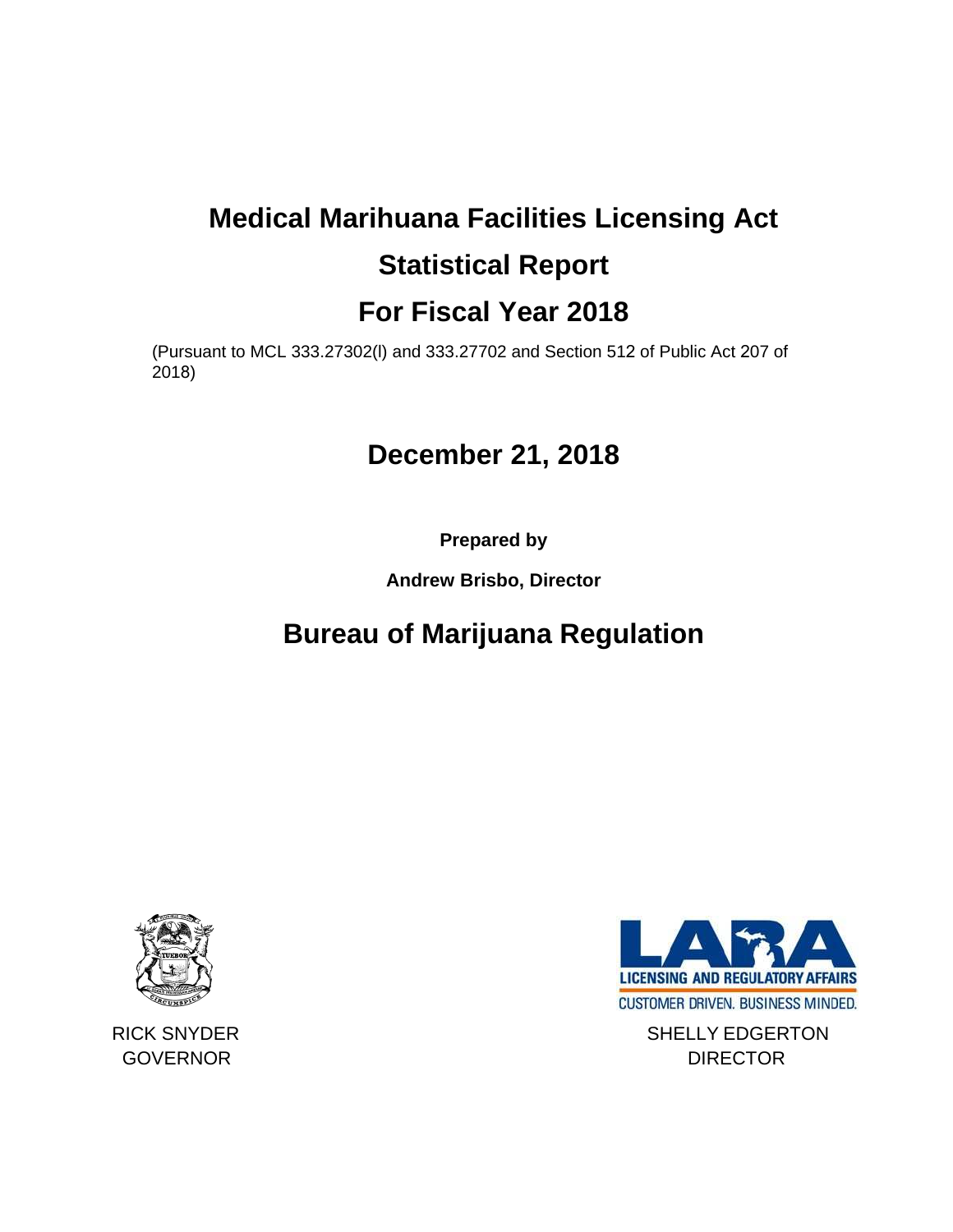### **Table of Contents**

| Required Information for the Medical Marihuana Facilities Licensing Board: 6 |  |
|------------------------------------------------------------------------------|--|
|                                                                              |  |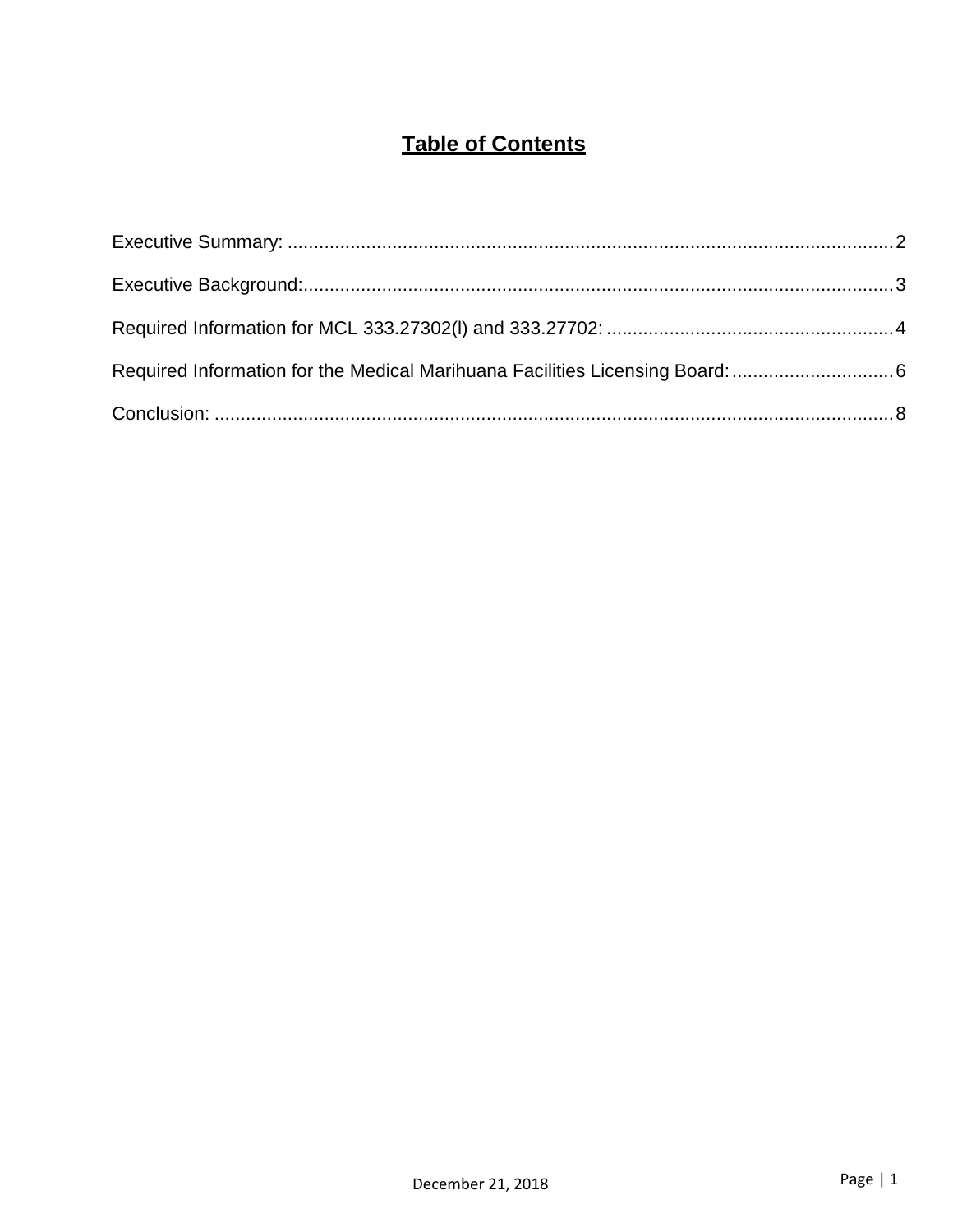#### **Executive Summary:**

The Medical Marihuana Facilities Licensing Act Statistical Report for Fiscal Year 2018 contains the reporting requirements pursuant to MCL 333.27302(l) and 333.27702 and Section 512 of Public Act 207 of 2018.

The Medical Marihuana Facilities Licensing Act, Section 302(l) [MCL 333.27302(l)] states: The board's duties include all of the following:

Reviewing the patterns of marihuana transfers by the licensees under this act as recorded in a statewide database established for use in administering and enforcing this act and making recommendations to the governor and the legislature in a written annual report to the governor and the legislature and additional reports that the governor requests. The annual report shall be submitted by April 15 of each year and shall include the report required under section 702, a statement of receipts and disbursements by the board, the actions taken by the board, and any additional information and recommendations that the board considers appropriate or that the governor requests.

The Medical Marihuana Facilities Licensing Act, Section 702 [MCL 333.27702] states: The board shall submit with the annual report to the governor under section 302(k) (sic) and to the chairs of the legislative committees that govern issues related to marihuana facilities a report covering the previous year. The report shall include an account of the board actions, its financial position, results of operation under this act, and any recommendations for legislation that the board considers advisable.

#### Public Act 207 of 2018 requires the following:

Sec. 512. The department shall submit a report regarding the medical marihuana facilities licensing and tracking program to the standing committees on appropriations of the senate and house, the senate and house fiscal agencies, and the state budget director by March 1. The report shall include, but is not limited to, the following:

(a) The number of initial license applications received for each license category.

 $(b)$  The number of initial applications approved and the number of initial license applications denied.

(c) The average amount of time, from receipt to approval or denial, to process an initial application.

(d) The total number of license applications approved by license category and by county.

(e) The total amount collected from application fees.

(f) The total amount collected from any established regulatory assessment.

(g) The costs of administering the medical marihuana facilities licensing and tracking program.

Pursuant to these requirements, this report has been reviewed by the Medical Marihuana Facilities Licensing Board and prepared and issued electronically to the Governor, chairs of the legislative committees that govern issues related to marijuana facilities, chairs of the House and Senate appropriations standing committees, the House and Senate Fiscal Agencies, and the state budget director to meet the annual, March 1 and April 15 reporting requirements. In addition, this report is also online under the following locations:

- The Bureau of Marijuana Regulation (BMR) website at: www.michigan.gov/bmr.
- The All About LARA section Legislative Reports of the Department of Licensing and Regulatory Affairs website at: www.michigan.gov/lara.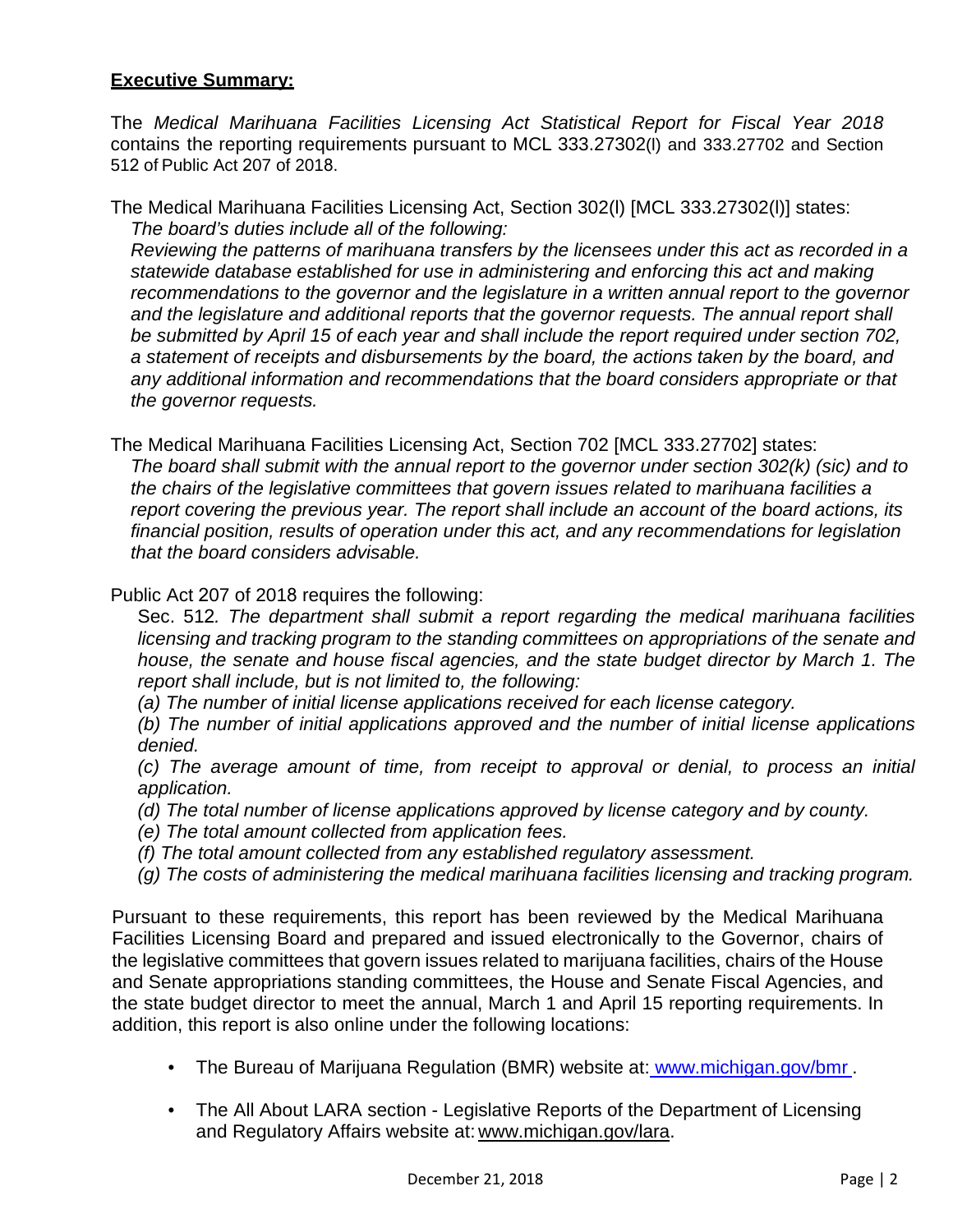#### **Executive Background:**

The Medical Marihuana Facilities Licensing Act (MMFLA) is a state licensing program administered by the Bureau of Marijuana Regulation (BMR), Michigan Department of Licensing and Regulatory Affairs (LARA). The program administers the MMFLA and Marihuana Tracking Act (MTA) as enacted on December 20, 2016. The agency implements the statutory tenets of this act in such a manner that protects the public and assures the safe acquisition of marijuana for patients throughout Michigan.

Specifically, the information provided in this report is based on data from October 1, 2017 through September 30, 2018.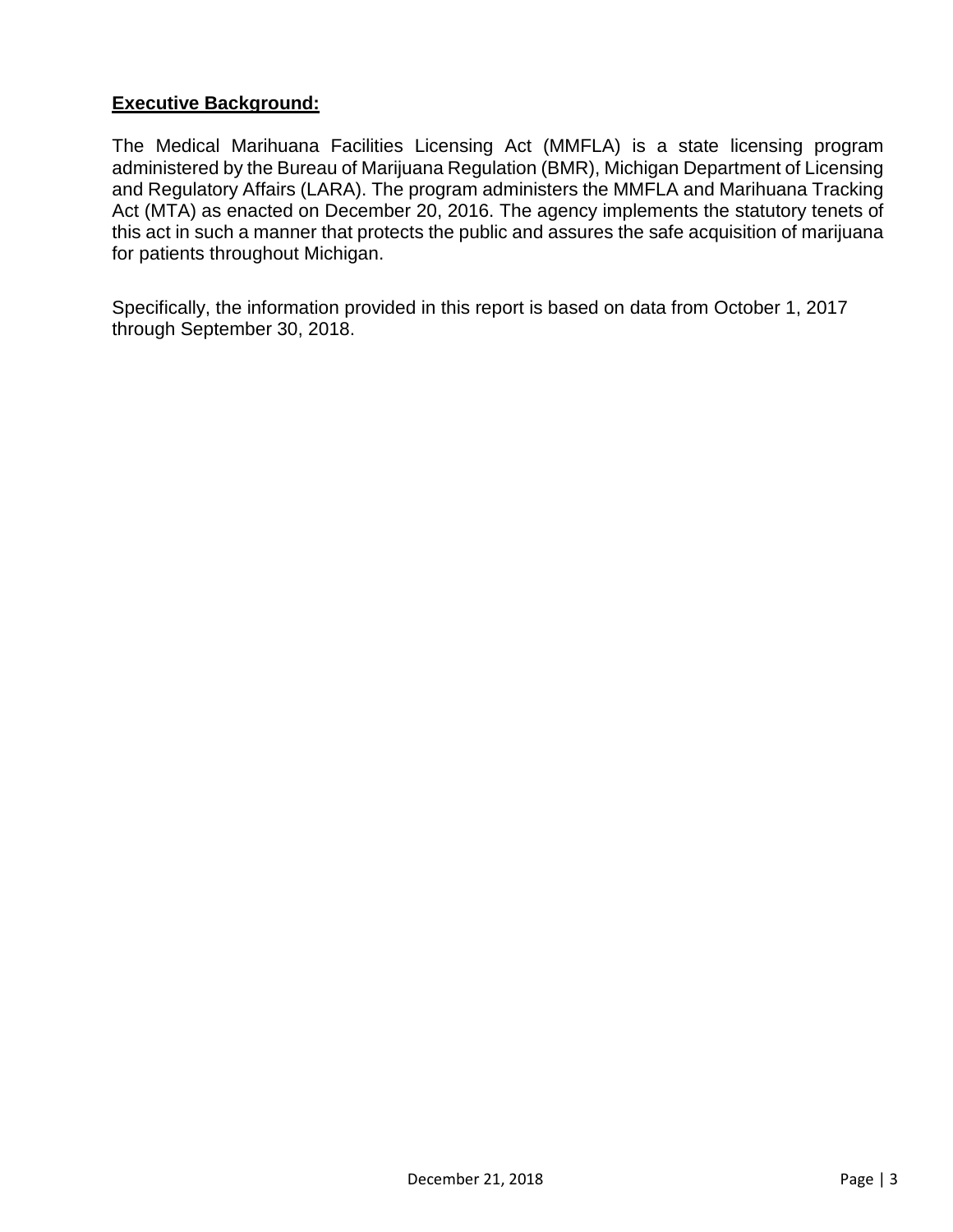#### **Required Information for MCL 333.27302(l) and 333.27702:**

(1) Patterns of marijuana transfers by licensees.

For Fiscal Year 2018, there was not enough data to develop patterns. The data below represents all information from the statewide monitoring system (METRC) for the fiscal year.

| metrc<br><b>System Metrics</b><br>Date: 9/30/2018 |                                      |       |    |  |
|---------------------------------------------------|--------------------------------------|-------|----|--|
|                                                   | <b>Industry</b><br><b>Users</b>      |       | 12 |  |
|                                                   | Immature<br><b>Plants</b>            | 0     |    |  |
|                                                   | <b>Plants</b>                        | 4,925 |    |  |
|                                                   | <b>Plants</b><br>Destroyed           | 23    |    |  |
|                                                   | <b>Harvests</b>                      | 0     |    |  |
|                                                   | <b>Packages</b>                      | 40    |    |  |
|                                                   | <b>Transfers</b>                     | 5     |    |  |
|                                                   | <b>Transfer</b><br><b>Deliveries</b> | 5     |    |  |
|                                                   | <b>Transfer</b><br><b>Packages</b>   | 0     |    |  |
|                                                   | <b>Sales</b><br>Total                | \$0   |    |  |
|                                                   | <b>Daily Sales</b><br>Total          | \$0   |    |  |
|                                                   | <b>Receipts</b><br>Total             | \$0   |    |  |
|                                                   | <b>Deliveries</b><br>Total           | \$0   |    |  |
|                                                   | <b>Patients</b>                      | 0     |    |  |
|                                                   | <b>Items</b>                         | 21    |    |  |
|                                                   | <b>Strains</b>                       | 109   |    |  |
|                                                   | <b>Rooms</b>                         | 47    |    |  |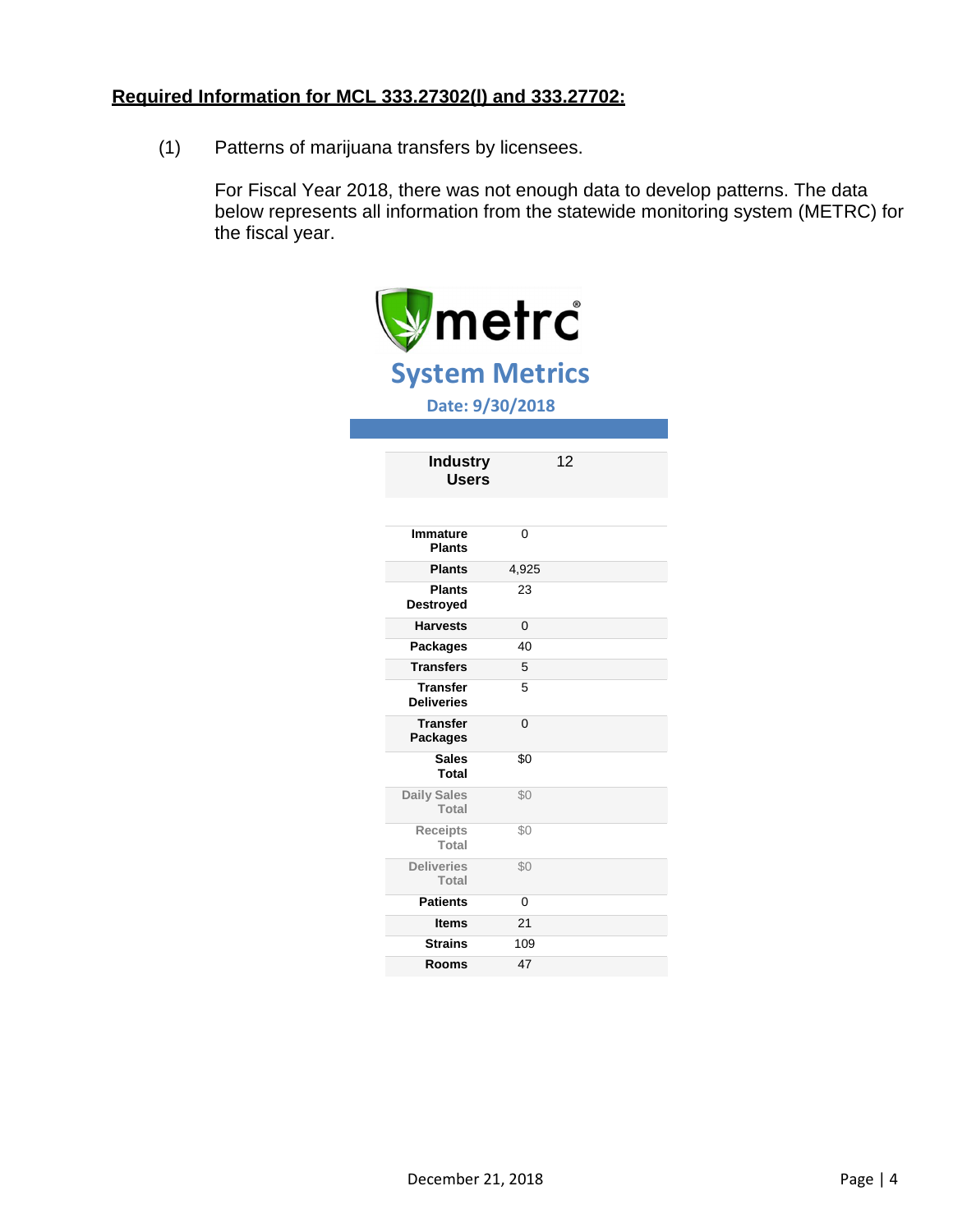(2) Receipts and disbursements.

| Salaries, Wages & Fringes           | \$3,358,020.58 |
|-------------------------------------|----------------|
| Travel - In/Out of State            | \$67,457.78    |
| Communications                      | \$154,636.70   |
| <b>Contractual &amp; Consulting</b> | \$1,192,063.09 |
| <b>Supplies &amp; Materials</b>     | \$141,170.90   |
| Equipment                           | \$561,415.75   |
| Grants                              | \$34,798.76    |
| <b>LARA Administrative Costs</b>    | \$136,441.67   |
| <b>IT Costs</b>                     | \$1,018,482.92 |
| Michigan State Police Costs         | \$1,279,637.62 |
| <b>Attorney General Costs</b>       | \$264,312.59   |

(3) Actions taken by the board.

| <b>Action Taken</b>                           | Count |  |  |
|-----------------------------------------------|-------|--|--|
| <b>Prequalification Applications Approved</b> | 73    |  |  |
| <b>Prequalification Applications Denied</b>   | 53    |  |  |
| License Applications Approved                 | 37    |  |  |
| <b>License Applications Denied</b>            |       |  |  |

(4) Recommendations for legislation.

None.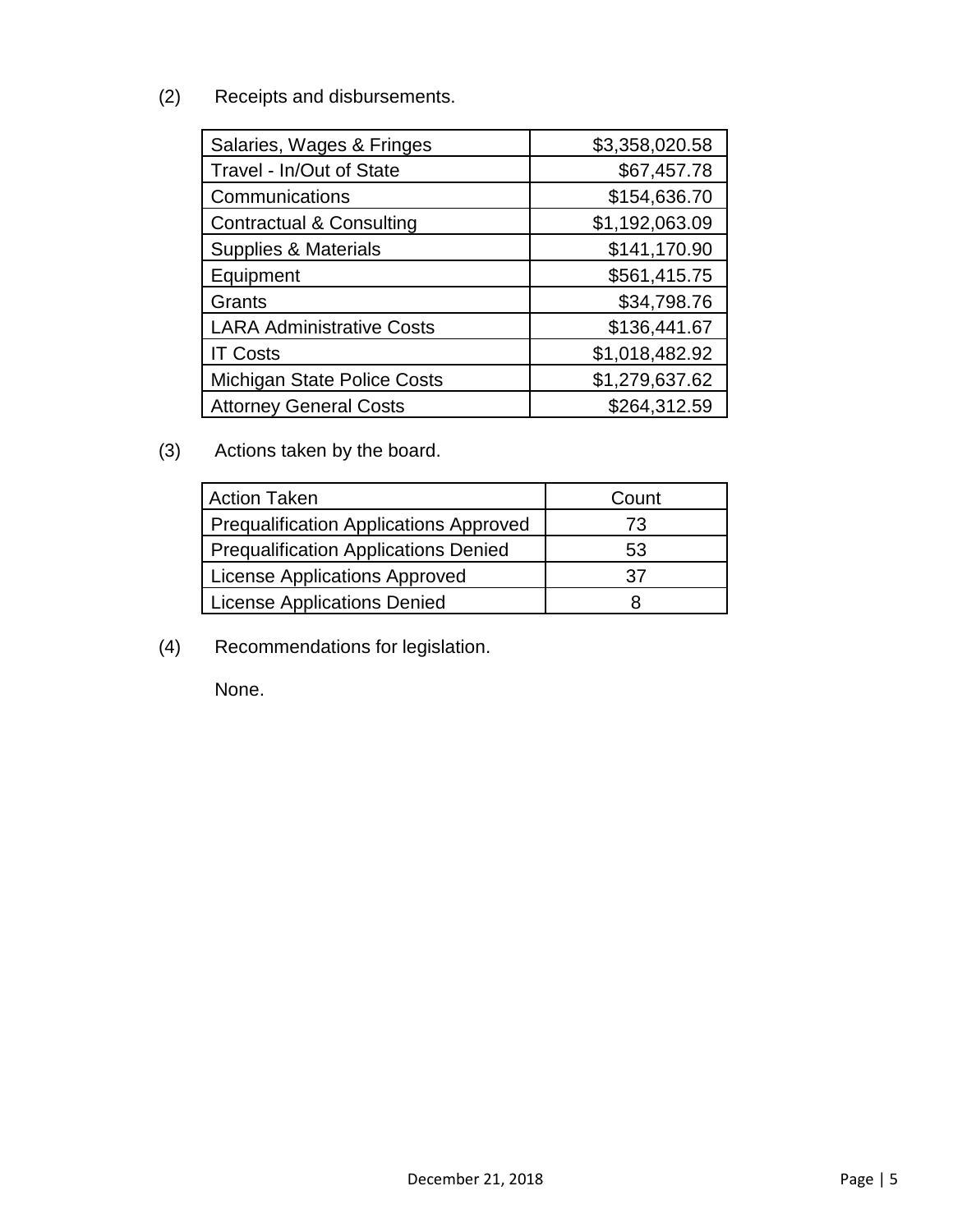#### **Required Information for Section 512 of Public Act 207 of 2018:**

(a) The number of initial license applications received for each license category.

|                                        | Received |
|----------------------------------------|----------|
| Step 1 – Prequalification Applications | 766      |
|                                        |          |
| Step 2 - State Operating License       |          |
| Applications                           | 467      |
| Grower A                               | 29       |
| <b>Grower B</b>                        | 5        |
| Grower C                               | 193      |
| Processor                              | 52       |
| <b>Provisioning Center</b>             | 170      |
| <b>Secure Transporter</b>              | 11       |
| <b>Safety Compliance Facility</b>      |          |

(b) The number of initial applications approved and the number of initial license applications denied.

|                                        | Approved | Denied |  |
|----------------------------------------|----------|--------|--|
| Step 1 – Prequalification Applications | 73       | 53     |  |
|                                        |          |        |  |
| Step 2 – State Operating License       |          |        |  |
| Applications                           | 37       | 8      |  |
| Grower A                               |          |        |  |
| Grower B                               |          |        |  |
| Grower C                               | 6        |        |  |
| Processor                              |          |        |  |
| <b>Provisioning Center</b>             | 19       | 8      |  |
| Secure Transporter                     | З        |        |  |
| <b>Safety Compliance Facility</b>      |          |        |  |

(c) The average amount of time, from receipt to approval or denial, to process an initial application.

130 business days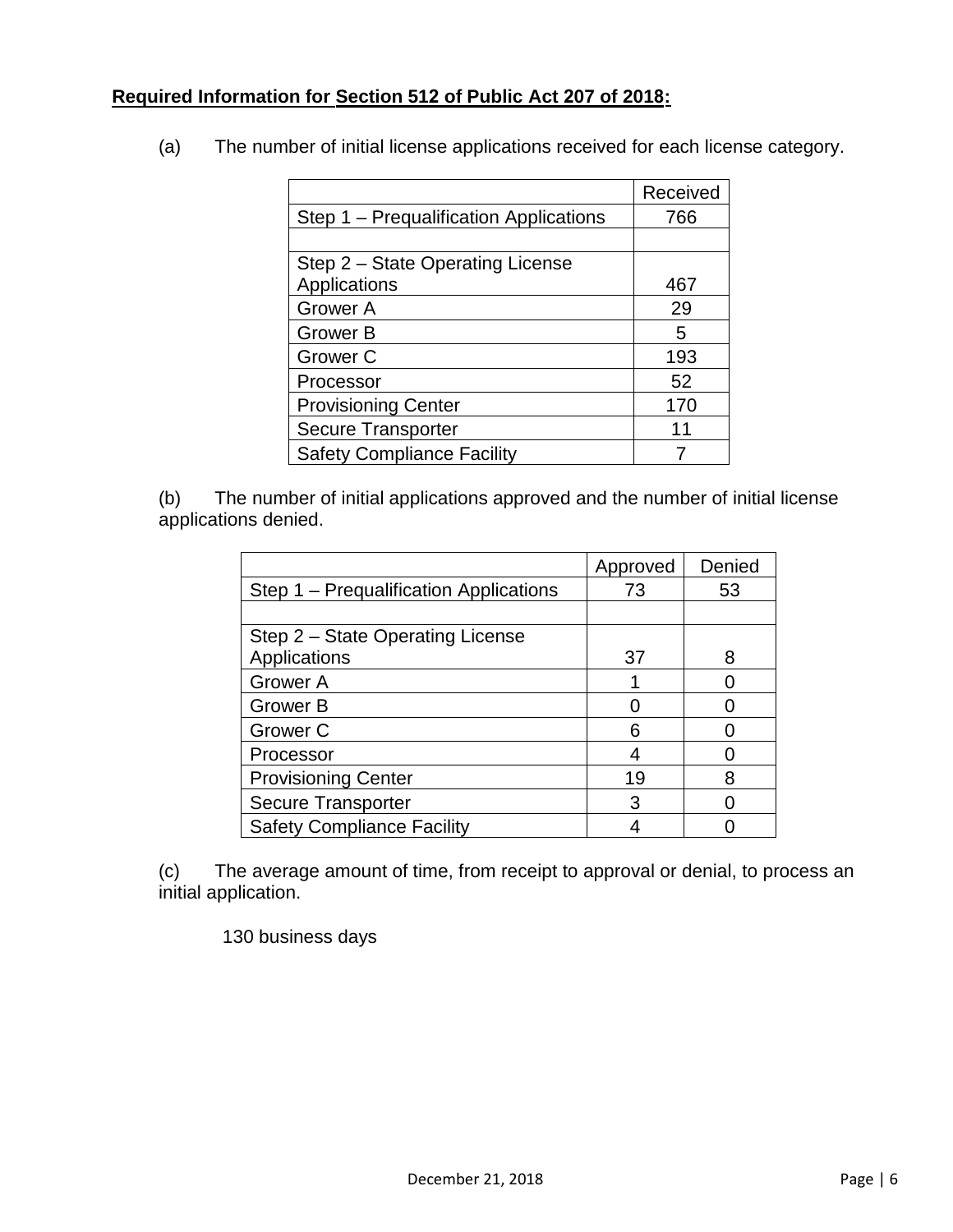#### (d) The total number of license applications approved by license category and by county.

| County    | Grower A | Grower B | Grower C       | Processor | Provisioning<br>Center | Secure<br>Transporter | Safety<br>Compliance<br>Facility |
|-----------|----------|----------|----------------|-----------|------------------------|-----------------------|----------------------------------|
| Bay       |          |          |                |           | и                      |                       |                                  |
| Crawford  |          |          |                |           |                        |                       |                                  |
| Genesee   |          |          |                |           | 4                      |                       |                                  |
| Ingham    |          |          |                |           |                        |                       |                                  |
| Jackson   |          |          |                | 4         | $\overline{2}$         |                       |                                  |
| Kalamazoo |          |          |                |           |                        |                       |                                  |
| Oakland   |          |          |                |           |                        |                       | $\overline{2}$                   |
| Saginaw   |          |          | $\overline{4}$ |           |                        |                       |                                  |
| Tuscola   |          |          |                |           | и                      |                       |                                  |
| Van Buren |          |          |                |           |                        |                       |                                  |
| Washtenaw |          |          |                |           | 5                      |                       |                                  |
| Wayne     |          |          |                |           | 7                      |                       |                                  |

(e) The total amount collected from application fees.

\$4,626,095.02

(f) The total amount collected from any established regulatory assessment.

\$1,248,000.00

(g) The costs of administering the medical marihuana facilities licensing and tracking program.

LARA-BMR – \$6,664,488.15 Michigan State Police – \$1,279,637.62 Attorney General – \$264,312.59

Total – \$8,208,438.36